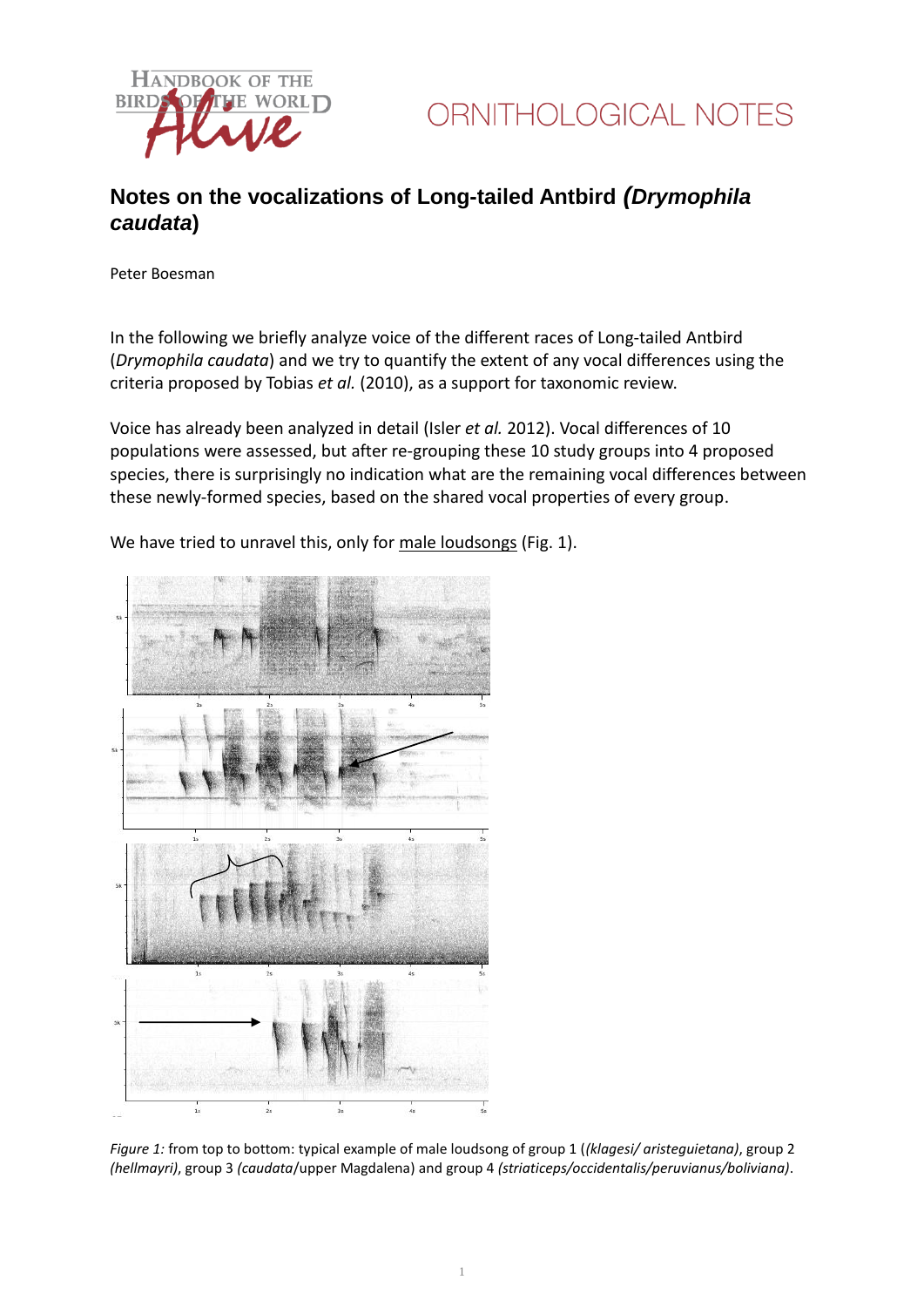

# ORNITHOLOGICAL NOTES

### group 1 *(klagesi/ aristeguietana) vs.* group 2 *(hellmayri)*

Isler *et al.* mention only one vocal difference: the long raspy notes are preceded by a short over-slurred note in *hellmayri* and not in *klagesi/ aristeguietana* (a check of recordings on XC confirms this). This could be scored based on the parameter 'number of short notes', which then typically has a difference of 2, leading to a score of about 2-3.

#### group 3 *(caudata*/upper Magdalena)

Is unique in having a larger number of introductory notes (4-6) compared to all other taxa (typically 2, occasionally up to 4). Also, these notes rise in pitch, unlike all other taxa. These are fairly strong quantitative parameters, and could be scored at least 2 each.

group 4 *(striaticeps/occidentalis/peruvianus/boliviana) vs.* group 1 *(klagesi/ aristeguietana)* The former has a higher max. frequency of the two introductory notes. Appendix 3 on-line mentions 3599Hz ± 159 vs. 4767Hz ± 296 resulting in an effect size 4.9 -> score 2 Just as in *hellmayri,* the long raspy notes are preceded by a short over-slurred note, while not in *klagesi/ aristeguietana.* This could be scored based on the parameter 'number of short notes', which then typically has a difference of 2, leading to a score of about 2-3. Furthermore, in the former the introductory notes are shorter in length. Appendix 3 on-line mentions 111 ± 9 vs *striaticeps* 91 ± 9 and others 69 ± 9, leading to an effect size larger than 2, equivalent to a score 2.

group 2 *(hellmayri) vs.* group 4 *(striaticeps/occidentalis/peruvianus/boliviana)* Isler *et al.* mention 2 differences: *hellmayri* has a lower max. frequency of the two introductory notes. Appendix 3 on-line mentions 3599Hz ±159 vs. 4767Hz ± 296, resulting in an effect size 4.9 and a score 2. *hellmayri* has also introductory notes longer in length. Appendix 3 on-line mentions 111 ± 9 vs *striaticeps* 91 ± 9 and others 69 ± 9, leading to an effect size larger than 2, equivalent to a score 2

When comparing also female loudsongs and calls, the number of differences will increase. The Tobias criteria prescribes only to include the 2 largest differences of the most distinctive vocalization into the score. We reach following total scores for vocal difference based on male loudsong:

group 1 *(klagesi/ aristeguietana) vs.* group 2 *(hellmayri):* total score 2-3

group 1 *(klagesi/aristeguietana) vs.* group 4 *(striaticeps/occidentalis/peruvianus/boliviana)* total score 4-5

group 2 *(hellmayri) vs.* group 4 *(striaticeps/occidentalis/peruvianus/boliviana*): total score 4 group 3 *(caudata*/upper Magdalena) vs. all others: total score 4

We can thus conclude that the four groups are vocally distinct, and that more specifically male loudsongs are moderately different.